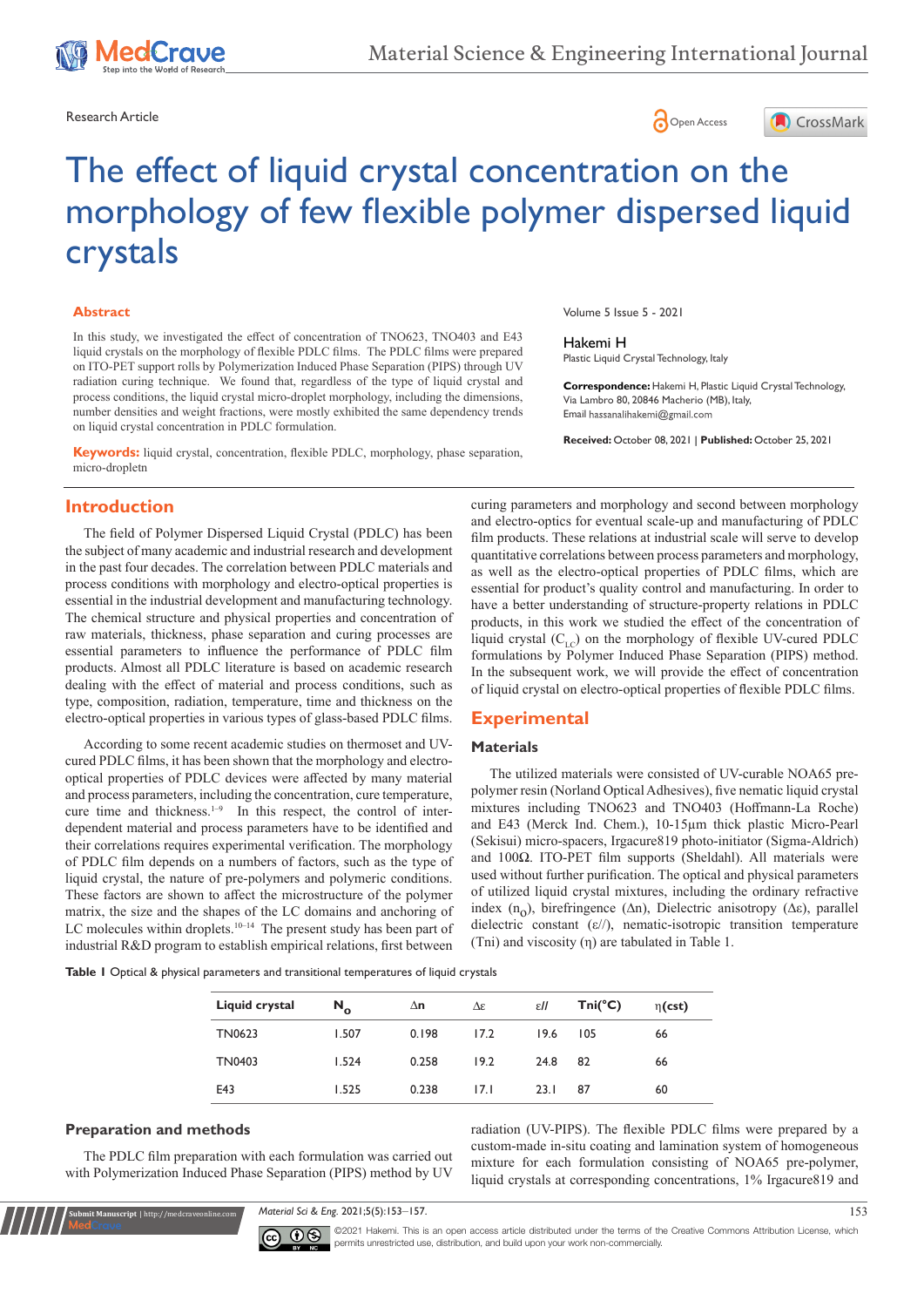0.2% plastic spacers versus total formulation where pre-heated at 30- 80 °C temperatures for 10-30 minutes.<sup>7,8</sup> The uncured homogenous PDLC formulations were mixed for three hours at above nematicisotropic transition temperature and then were poured between the vertical gap of two heated vertical rolls of ITO-PET supports films on a custom-made plastic coater/laminator system shown in Figure 1. Immediately under the coating/laminating rolls, the uncured PDLC films were passed through a pressure roll to insure the uniformity of the film separated by plastic micro-spacers. The uncured PDLC films were then cut and transferred to a custom-built conveyor system (see Figure-1) and cured by a high-intensity UV lamp with corresponding radiation intensities at line speeds of 0.5 meter/minutes at relevant cure temperatures. The cure temperature was measured by a thermocouple during the curing process. The experiments were carried out on three PDLC samples for each formulation and the reported experimental results are the average values of three samples. The morphology of PDLC films, including the average *micro-droplet dimension* (<D>), *number density per unit area* (<N>) and droplet volume fraction (<α>), were measured from the areas of micrographs of both horizontal and fractured micrographs with a JOEL model JSM-6300 scanning electron microscope (SEM). Determination of  $\langle D \rangle$  and  $\langle N \rangle$  were carried out through direct two-dimensional image analysis of SEM micrographs of the samples. The PDLC layer thicknesses were also measured by both cross-sectional SEM micrographs and Mitutoyo-7007 specimeter. The resistivity ρ of TNO623 liquid crystal was measured at 1 Volt and 100 Hz frequency and their nematicisotropic transition temperatures were measured under Leitz model Laborlux-12polarizing optical microscope equipped with Mettler model FP5microscopic hot-stage.



**Figure 1** PDLC coater/laminator (left) and UV curing conveyor (right) systems.

## **Results**

We studied the effect of liquid crystal concentrations on the morphologies of PDLC film formulations with TNO403, TNO623 and E43 eutectic mixtures. The studied morphologies in these



$$
\langle \alpha \rangle = \pi \langle N \rangle . \quad (\langle D \rangle / 2)^2 . \quad X / (100 - X) . \quad (\rho_{re} / \rho_{lc}) \tag{1}
$$

where  $\langle N \rangle$  is the droplet number density per unit area,  $\langle D \rangle$  is the droplet sizes from micrographs, X is the amount of liquid crystal weight per cent,  $\rho_{\rm lc}$ =1.03 and  $\rho_{\rm rc}$ =1.15 are the average specific densities of liquid crystals and cured NOA65 matrix, respectively. The experimental results of the effect of liquid crystal concentration  $(C<sub>LC</sub>)$  on morphologies in three flexible PDLC formulations with TNO403, TNO623 and E43 liquid crystal mixtures are presented as follows:

### **Morphology vs concentration in PDLC-TNO403 films**

The PDLC samples with TNO403 were carried out at film thickness of 15µm, curing temperature of 50°C, UV curing intensity of 20mW/cm<sup>2</sup> ( $E_{UV}$ =2000mJ/cm<sup>2</sup>) at concentrations range of  $C_{LC}$ =30-70%. In Table 2 & Figure 2, we present the  $C_{\text{LC}}$  dependency of <D>, <N> and <α> in PDLC-TNO403 formulation. Also in Figure 3, we present the typical SEM micrographs of liquid crystal droplet sizes of <D>) in PDLC-TNO403 film formulations as a function of TNO403 concentration.

**Table 2** Effect of C<sub>LC</sub> on the morphologies of PDLC-TNO403 film formulations

| <b>TNO403(%)</b> | $<$ D>(µm) | $<$ N>106cm <sup>-2</sup> | <α>  |
|------------------|------------|---------------------------|------|
| 30               | 0.31       | 37.0                      | 0.03 |
| 40               | 0.69       | 34.4                      | 0.19 |
| 45               | 1.01       | 27.9                      | 0.22 |
| 50               | 1.34       | 22.7                      | 0.32 |
| 60               | 1.8        | 16.1                      | 0.38 |
| 70               | 2.95       | 7.1                       | 0.48 |

**Morphology vs concentration in PDLC-E43 films**

The PDLC formulation with E43 was carried out at a film thickness of 15μm, curing temperature of 30-80°C, UV curing intensity of 8-40mW/cm2 at concentration range of CLC=40-60%. In Table 3 & Figure 4, we present the effect of CLC on <D> and <N> in PDLC-E43 film formulations.



**Figure 2** Effect of C<sub>LC</sub> on the morphologies of PDLC-TNO403 film formulations.

**Citation:** Hakemi H. The effect of liquid crystal concentration on the morphology of few flexible polymer dispersed liquid crystals. *Material Sci & Eng.* 2021;5(5):153‒157. DOI: [10.15406/mseij.2021.05.00171](https://doi.org/10.15406/mseij.2021.05.00171)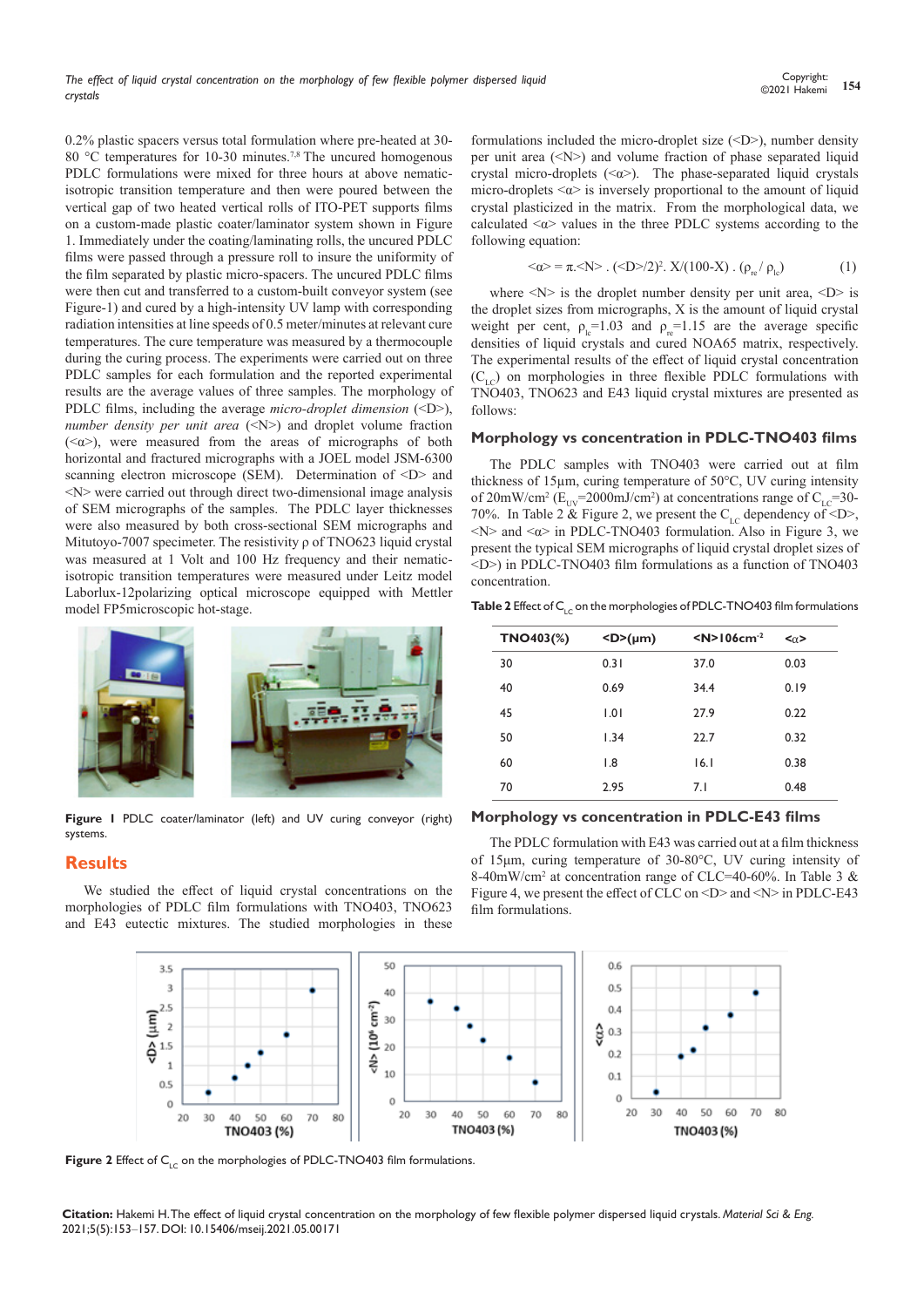

Figure 3 The SEM micrographs of <D> as a function of C<sub>LC</sub> in PDLC-TNO403 film formulations at 30% (left top), 40% (left middle), 45% (left bottom), 50% (right top), 60% (right middle) & 70% (right bottom) of TNO403.



**Figure 4** Effect of C<sub>LC</sub> on the morphologies of PDLC-E43 film formulations.

| <b>Table 3</b> Effect of $C_{1c}$ on the morphologies of PDLC-E43 film formulations |            |                              |                          |  |  |
|-------------------------------------------------------------------------------------|------------|------------------------------|--------------------------|--|--|
| $E43(\%)$                                                                           | $<$ D>(µm) | $\le N$ 106 cm <sup>-2</sup> | $\langle \alpha \rangle$ |  |  |

| 드카기 /0 ) | <b>ND</b> (µIII) | $\frac{1}{2}$ $\frac{1}{2}$ $\frac{1}{2}$ $\frac{1}{2}$ $\frac{1}{2}$ $\frac{1}{2}$ $\frac{1}{2}$ $\frac{1}{2}$ $\frac{1}{2}$ $\frac{1}{2}$ $\frac{1}{2}$ $\frac{1}{2}$ $\frac{1}{2}$ $\frac{1}{2}$ $\frac{1}{2}$ $\frac{1}{2}$ $\frac{1}{2}$ $\frac{1}{2}$ $\frac{1}{2}$ $\frac{1}{2}$ $\frac{1}{2}$ $\frac{1}{2}$ | $\sim$ u $\sim$ |
|----------|------------------|---------------------------------------------------------------------------------------------------------------------------------------------------------------------------------------------------------------------------------------------------------------------------------------------------------------------|-----------------|
| 40       | 0.5              | Ш                                                                                                                                                                                                                                                                                                                   | 0.016           |
| 45       | 0.8              | 82                                                                                                                                                                                                                                                                                                                  | 0.038           |
| 50       | $\overline{0}$ . | 75                                                                                                                                                                                                                                                                                                                  | 0.066           |
| 60       | 1.7              | 34                                                                                                                                                                                                                                                                                                                  | 0.129           |

## **Morphology vs concentration in PDLC-TNO623 films**

The PDLC samples with TNO623 were carried out at film thickness of 10µm, curing temperature of 80°C, UV curing intensity of 40-80 mW/cm<sup>2</sup> at concentrations range of  $C_{LC}$ =30-90%. In Table-4 and Figure-5, we present the effect of  $C_{LC}$  on  $\overline{CD}$  and  $\langle \alpha \rangle$  in PDLC-TNO623 film formulations. We believe that such behaviour.

**Citation:** Hakemi H. The effect of liquid crystal concentration on the morphology of few flexible polymer dispersed liquid crystals. *Material Sci & Eng.* 2021;5(5):153‒157. DOI: [10.15406/mseij.2021.05.00171](https://doi.org/10.15406/mseij.2021.05.00171)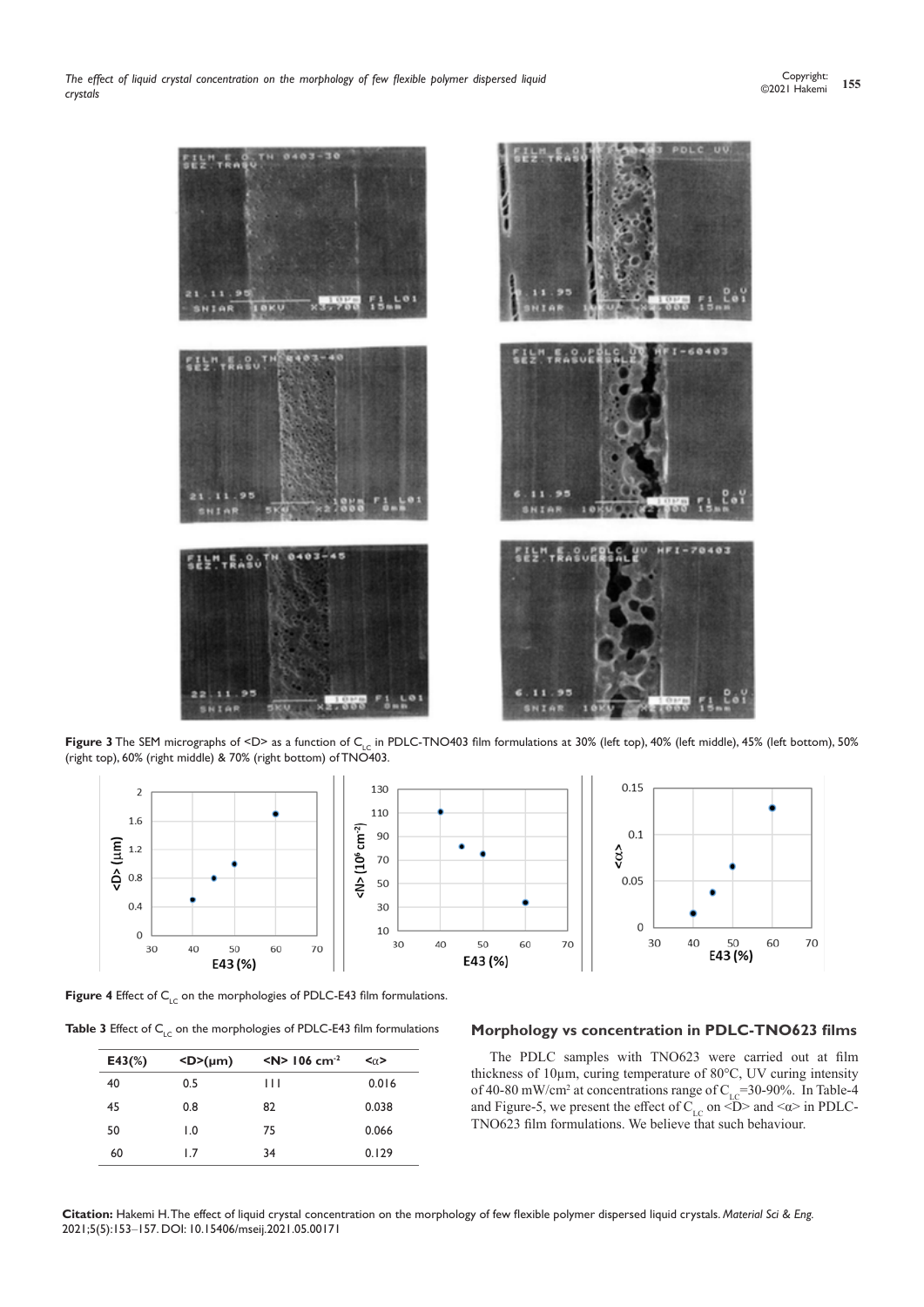*The effect of liquid crystal concentration on the morphology of few flexible polymer dispersed liquid crystals*



**Figure 5** Effect of C<sub>LC</sub> on the morphologies of PDLC-TNO623 film formulations.

**Table 4** Effect of C<sub>LC</sub> on the morphologies of PDLC-TNO623 film formulations

| TNO623 (%) | $<$ D> (µm) | $<$ N> 106cm <sup>-2</sup> | $<\alpha>$ |
|------------|-------------|----------------------------|------------|
| 32         | 0.50        | 279                        | 0.025      |
| 34         | 0.65        | 269                        | 0.035      |
| 36         | 0.8         | 206                        | 0.065      |
| 38         | IJ          | 183                        | 0.150      |
| 40         | 1.4         | 175                        | 0.200      |
| 45         | 1.5         | 185                        | 0.300      |
| 50         | 1.45        | 187                        | 0.345      |
| 55         | 1.5         | 162                        | 0.390      |
| 60         | 2.0         | 84                         | 0.440      |
| 65         | 3.3         | 33                         | 0.580      |
| 70         | 4.8         | 12                         | 0.580      |
| 75         | 5.5         | 7                          | 0.575      |
| 80         | 5.5         | 5                          | 0.520      |
| 85         | 5.8         | 3                          | 0.465      |
| 90         | 6.0         | $\overline{2}$             | 0.480      |

# **Discussion**

As expected, the increase in liquid crystal concentration provide the same trends on the morphologies of all three PDLC film formulations. According to Figure 2-Figure 5, the results indicate a systematic *increase* of <D>, *decrease* of <N> and *increase* of <α> as a function of  $C_{\text{LC}}$  in all PDLC films with TNO403, E43 and TNO623, respectively. A typical example of variation of droplet size with  $C_{LC}$ is also presented by SEM micrographs for PDLC-TNO403 films in Figure 3. Similar trends of morphology with concentration of liquid crystal have been observed in glass-based PDLC films in few literature works. Generally, the kinetics of phase separation and polymer curing are inter-related phenomena, where the higher phase separated micro-droplets the more matrix swelling and less plasticization by liquid crystal occurs. Although in PDLC-TNO403 (Figure 2) and PDLC-E43 films (Figure 4) the effect of  $C_{LC}$  on the morphologies are predominately linear, such trends in PDLC-TNO623 (Figure 5) film is not and requires some explanation. It is however noteworthy that this difference could be due to limited  $C_{\text{LC}}$  range (30-70%) and points in TNO403 and E43 cases with respect to (30-90%) and more points in TNO623 case. Also in PDLC-TNO623 films (Table 4 & Figure 5),

the average droplet size <D> first exhibits a *linear* increase at low  $C_{\text{LC}}$  range (30-40%), in mid concentration range (40-60%) it becomes *independent* of  $C_{\text{LC}}$  and at high concentration range (60-80%) <D> again increases linearly with  $C_{LC}$  but converges at above 80%. The  $C_{\text{LC}}$  dependencies of <N> and < $\alpha$ > in PDLC-TNO623 follow trends similar to that of  $\leq$ D>. It should be noted that, deviation of  $\leq$ D> and  $\langle \alpha \rangle$  from linearity at above C<sub>LC</sub> 80% in PDLC-TNO623 formulation (Figure 5) is attributed to convergence of the sizes and phase separated micro-droplets, which is the result of larger plasticization of PDLC matrix by liquid crystal due to geometrical constraint at thin (10mm) film thickness with respect to those (15mm) in PDLC-TNO403 and PDLC-E43 films. This analogy could correctly predict that, due to relatively longer cure time and larger amount of plasticized liquid crystal at highest range of  $C_{\text{LC}}$  should produce smaller phase-separated micro-droplets.

In addition, we should also consider the different process conditions as alternative reason for differences in  $C_{\text{LC}}$  dependencies in the three studied formulations, particularly in PDLC-TNO623 case with more and wider studied concentrations. another reason for nonlinear behaviour of morphologies could be due to its thinner PDLC layer thickness ( $10\mu$ m), as well as the establishment of equilibrium temperature across the film would require longer time, which in turn causes a gradual increase in the viscosity of pre-cured mixture. In short the experimental results of the three studied PDLC formulation systems indicate that in, at higher  $C_{LC}$  and lower thickness range, due to larger two-dimensional matrix swelling, shorter curing time, larger surface effect and smaller matrix plasticization, a faster phase separation creates *larger* micro-dr0plet <D>; *smaller* <N> and *larger*  $\langle \alpha \rangle$  values. On the other hand, at lower C<sub>LC</sub> range, the matrix dominant effect causes longer matrix curing time, larger plasticization, and consequently *smaller* <D>; *larger* <N> and *smaller* <α> values. Aside from quantitative effect of  $C_{LC}$  on the morphologies, the experimental results **are** also due to a subtle qualitative change in the mechanisms of phase separation and polymer curing kinetics. In another words, the phase separation of thermoset PDLC is also governed by a series of inter-dependent factors, such as the solubility temperature of liquid crystal and pre-polymer, intensity and temperature of UV radiation, the degree of cross-linking and plasticization of matrix, which all require further investigation and understanding. Conclusively, the present work is part of our systematic industrial R&D on the effect of chemical, physical and process conditions on morphology, as well as electro-optical properties of flexible PDLC films. The results indicate that, regardless of the types of materials and process techniques for preparation of PDLC film, the studied liquid crystal concentration has a significant effect on micro-droplet morphology (dimension, number density and weight fraction). We believe that further detail